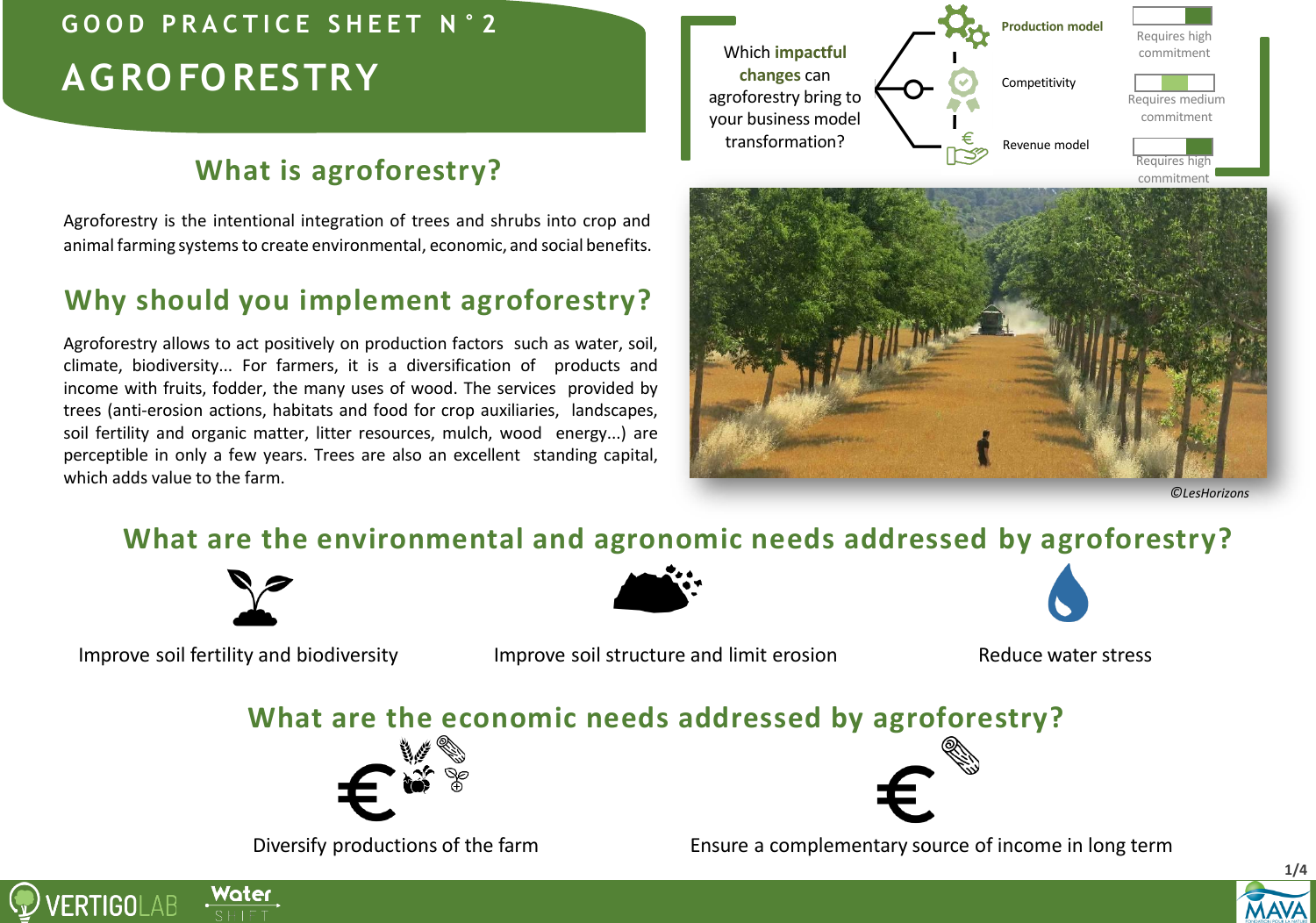

# **What are the key figures for agroforestry? \***

### **AGRO-ENVIRONMENTAL IMPACTS SOCIAL IMPACTS ECONOMIC IMPACTS**

The overall productivity of agroforestry plots is higher than that of crop plots, up to **36% more biomass, and 60% more productssold**

|            | An average increase in organic matter of |  |  |
|------------|------------------------------------------|--|--|
| about 50%. |                                          |  |  |

**A potential carbon storage between 0.1 and 1.35 tC/ha/year**

Many agroforestry models have been developed in the Mediterranean basin with a wide range of cultures: **cereals, vineyards, livestock, market gardening**

**The high social value of agroforestry was recognized at EU level in 2005.** Council Regulation on support for rural development by the European Agricultural Fund for Rural Development (EAFRD) provided the first grant support for the creation of agroforestry systems due to their 'high ecological and social value'.



**A total investment estimated between 600 and 1 000€/ha** according to tree species **that can be covered from 50 to 80%** by support measures

**An average annualreturn of:**

- **380€/ha/year for hybrid walnut**
- **165€/ha for cultivated poplar**
- **67€/ha for cherry tree**

**The Internal Rate of Return (IRR)\*\* varies from 1 to more than 7%** for a cultivated plantation in agroforestry, depending on the tree species. One of the main profitability parameters of these long-term investments is the number of years to obtain the desired tree size.

### **POTENTIAL DEVELOPMENT**

**65 million hectares (40% of Europe's arable land) suitable for agroforestry** for the following 4 tree species: walnut, cherry tree, poplar and oak

*<sup>\*</sup>For a density of 50 trees per hectare*

<sup>\*\*</sup> The "Internal Rate of Return" (or IRR) is an indicator of financial profitability. It is related to the concept of "net present value" (NPV) that corresponds to the discount rate that *allows to obtain a zero net present value for the investment.*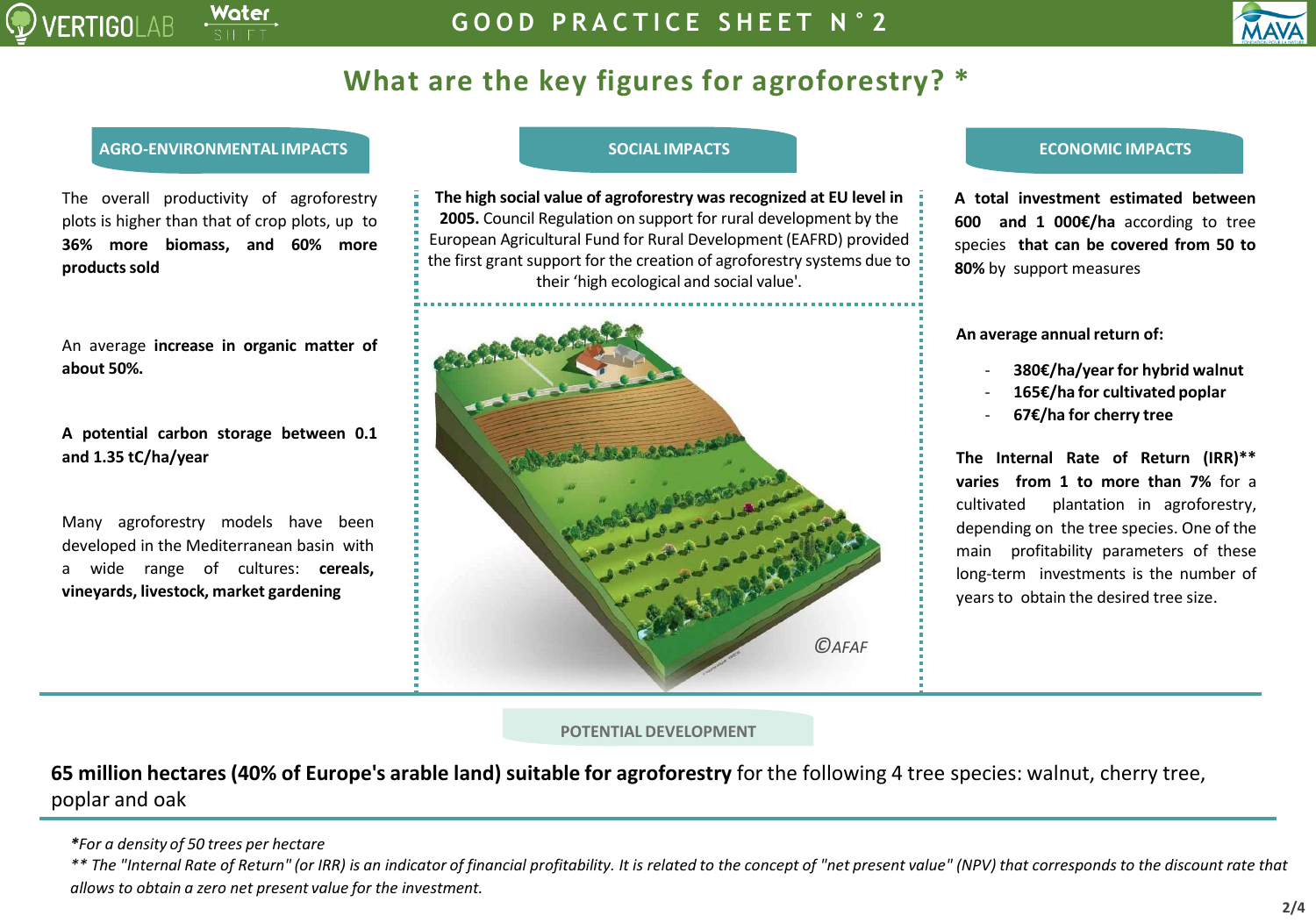

**G O O D P R A C T I C E S H E E T N ° 2**

## **How to implement an agroforestry system?**